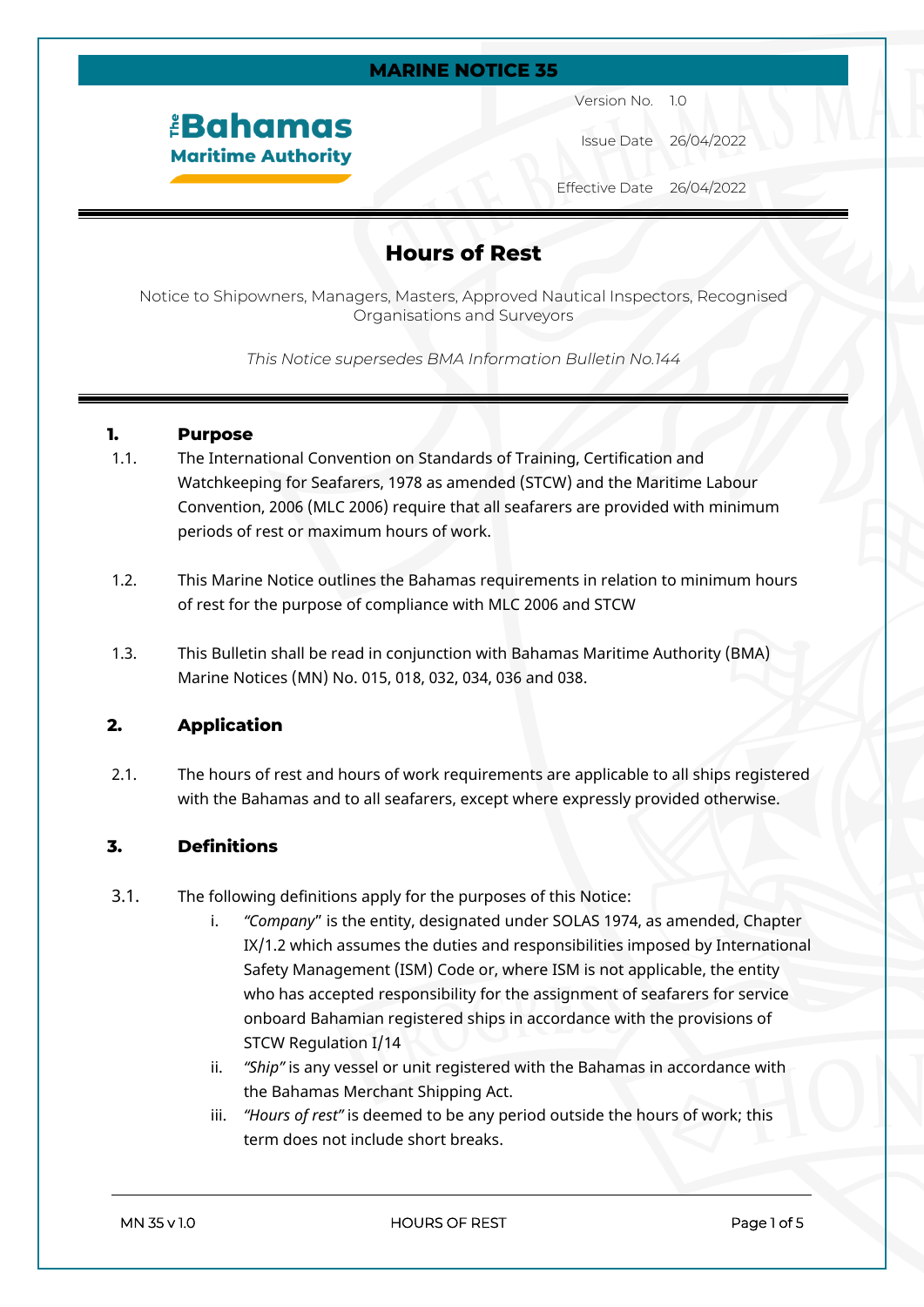

- iv. *"Hours of work"* is deemed to be any period when the seafarer is engaged in any business of the ships or is required to do work on account of the ship
- *v. "Master"* shall be deemed to be the person designated by the Company as having overall responsibility for the ship

#### **4. General Requirements**

- 4.1. The Company shall ensure that all seafarers are provided with the minimum hours of rest as specified below.
- 4.2. The minimum hours of rest shall be not less than 10 hours in any 24-hour period and 77 hours in any 7 day period.
- 4.3. Subject to 5.1.i, the 10-hour period of rest may be divided into no more than two periods, one of which shall be at least 6 hours in length. The intervals between consecutive periods of rest shall not exceed 14 hours.
- 4.4. A seafarer whose duties entail being on call should have adequate compensatory rest to make up for any rest time lost when his period of rest is disturbed by a call-out .
- 4.5. Musters, firefighting and lifeboat drills, and other drills prescribed by Bahamian and by international instruments should be arranged to minimise the disturbance of the period of rest. The Company should aim to provide adequate compensatory rest to make up for any rest time lost when the period of rest is disturbed by a call-out for drills and musters, as these should not be deemed rest periods.
- 4.6. If the master deems it necessary to suspend the scheduled hours of rest and require a seafarer to perform work due to the immediate safety of the ship, persons on board or cargo, or for the purpose of giving assistance to other ships or persons in distress at sea, the master shall ensure that any seafarers who have performed work in a scheduled rest period are provided with adequate compensatory rest after the normal situation has been restored.
- 4.7. The master shall ensure that the reason for the suspension, details of the affected seafarers and the period of suspension are recorded in the Official Logbook.

#### **5. Exceptions**

- 5.1. Forwatch-keepers and persons assigned shipboard safety, security and environmental protection duties, the BMA allows exceptions to the:
	- i. 10 hours of rest in any 24-hour period as specified above, provided that the hours of rest may be divided into no more than three periods, one of which shall

**MN 35 v 1.0 HOURS OF REST Page 2 of 5**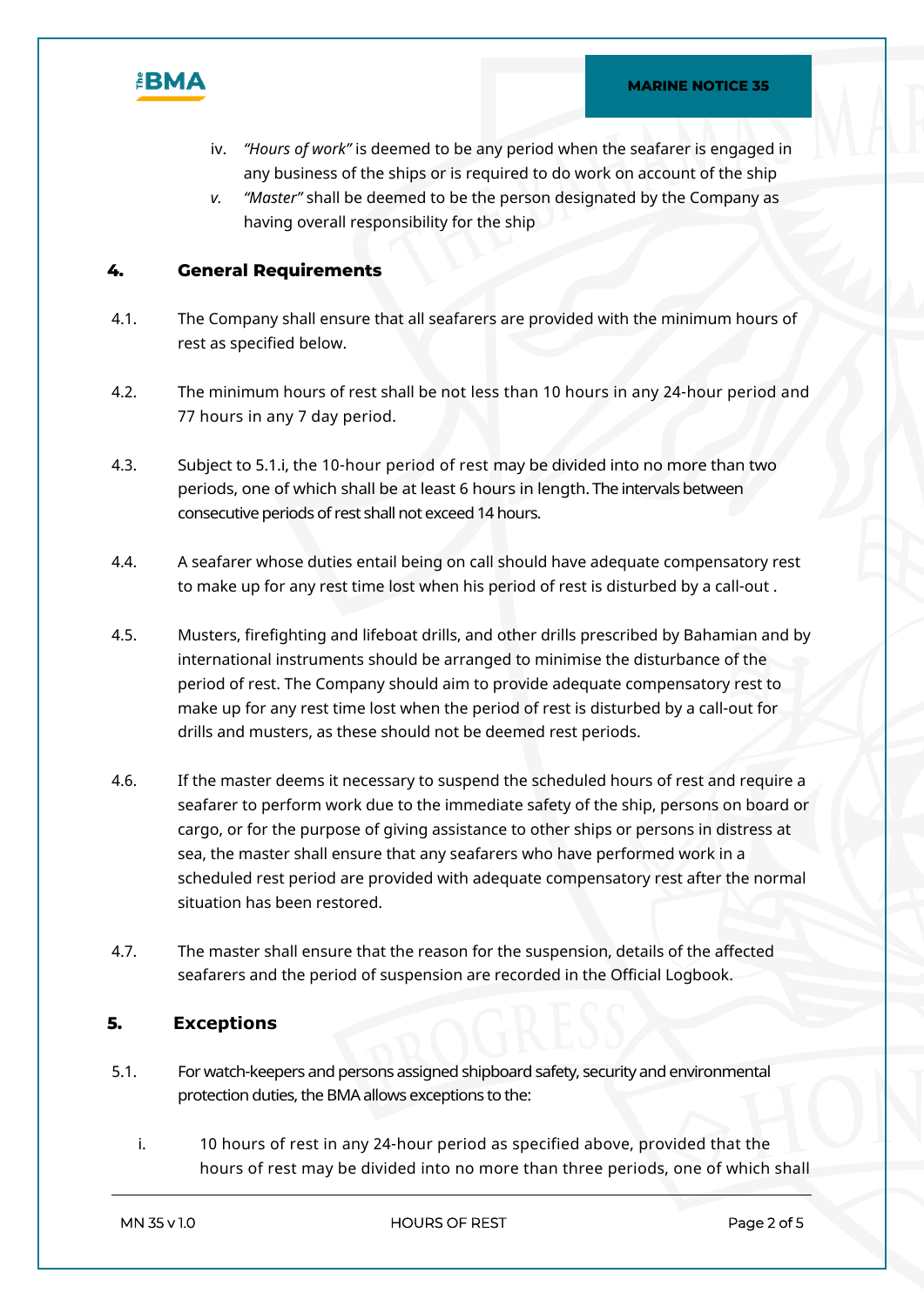

be at least 6 hours in length, and neither of the other two periods shall be less than one hour in length. The intervals between consecutive periods of rest shall not exceed 14 hours and the exceptions shall not extend beyond two 24-hour periods in any 7-day period.

- ii. 77 hours of rest in any 7-day period specified above, provided that the rest period is not less than 70 hours in any 7-day period; and the exception period does not extend for more than two consecutive weeks. The intervals between two periods of exceptions on board shall not be less than twice the duration of the exception.
- 5.2. If there is a need for regular exceptions from the weekly rest period, the Company shall undertake an assessment of the manning level in order to determine if the manning level onboard is sufficient in order to comply with the hours of rest requirements. The outcome of this assessment shall be documented with a copy maintained onboard and if the assessment has identified a non-compliance with the hours of rest requirements that requires an increase of the manning level, the Company shall submit a revised safe manning application to the BMA for reviewing the proposed safe manning level.
- 5.3. The BMA may authorise or register collective agreements permitting exceptions to the limits set out above, taking account of more frequent or longer leave periods or the granting of compensatory leave for watchkeeping seafarers or seafarers working on board ships on short voyages.

#### **6. Young seafarers**

- 6.1. Whilst the vessel is at sea or in port, for young persons under the age of 18:
	- i. the working hours of young seafarers should not exceed eight hours per day and 40 hours per week and overtime should be worked only where unavoidable for safety reasons,
	- ii. while sufficient time should be allowed for all meals, young seafarers should be assured of a break of at least one hour for the main meal of the day, and
	- iii. young seafarers should be allowed a 15-minute rest period as soon as possible following each two hours of continuous work.
- 6.2. The Master may allow exceptions to the above where:
	- i. they are impracticable for young seafarers in the deck, engine room and catering departments assigned to watchkeeping duties or working on a rostered shift-work system, or
	- ii. if the effective training of young seafarers in accordance with established programs and schedules would be impaired.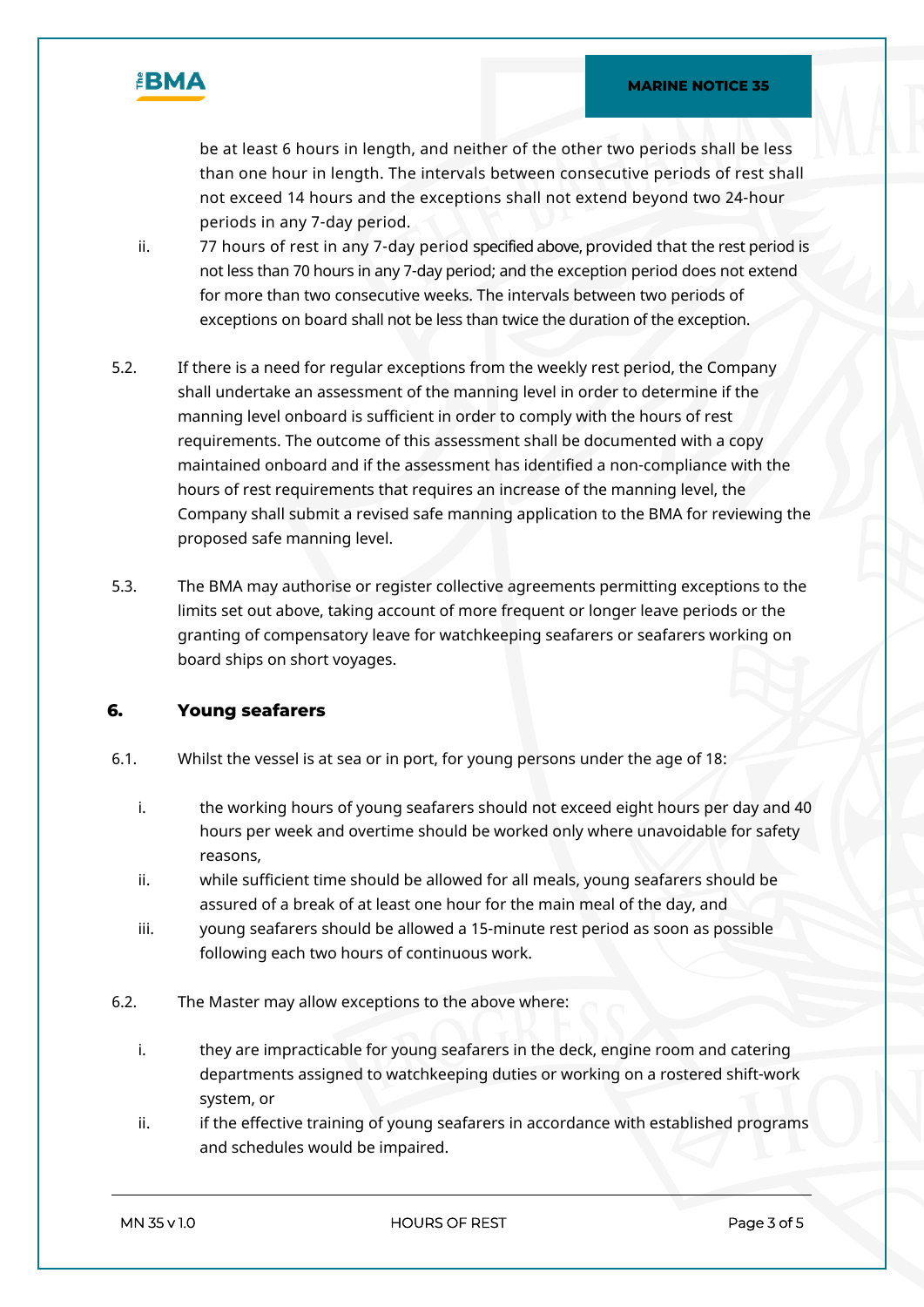

6.3. The reasons for exceptions should be recorded in the Official Logbook.

#### **7. Records**

- 7.1. The Company shall provide a table of duties which outlines the hours of work and rest periods for all seafarers. The BMA will accept format in *Appendix 3 and 4 of the IMO*/ILO *Guidelines for the development of tables of seafarers' shipboard working arrangements and formats of records of seafarers' hours of work or hours of rest.*
- 7.2. The table/schedule must be in English and in the working languages of the ship, if that is not English, and should specify for every position at least:
	- i. the daily schedule of duties at sea and duties in port; and
	- ii. the daily minimum hours of rest or maximum hours of work
	- iii. the table shall be posted or maintained in a format so that it can be easily accessible by the seafarer or a duly authorised officer.
- 7.3. The master shall ensure that the reason for the suspension of the scheduled hours of rest, details of the affected seafarers and the period of suspension are recorded in the Official Logbook.
- 7.4. The master shall ensure that records of hours of rest are maintained for each seafarer serving on the ship. The format of the record should be developed taking into consideration *Appendix 4 of the* IMO/ILO *Guidelines for the development of tables of seafarers' shipboard working arrangements and formats of records of seafarers' hours of work or hours of rest.*
- 7.5. The records should be completed monthly in arrears and each record should be endorsed by the master or person authorised by the master and the seafarer. A copy should be given to the seafarer.
- 7.6. The BMA may accept electronic tables and records being maintained for the purpose of 7.1 and 7.4 provided that the electronic system is capable of enabling verification of compliance with the hours of rest requirements and it should be such that it any changes are date/time stamped, recorded and made clear to the user.

#### **8. Queries**

8.1. Any queries on this Notice may be submitted to stor Cobahamas maritime.com or any BMA office.